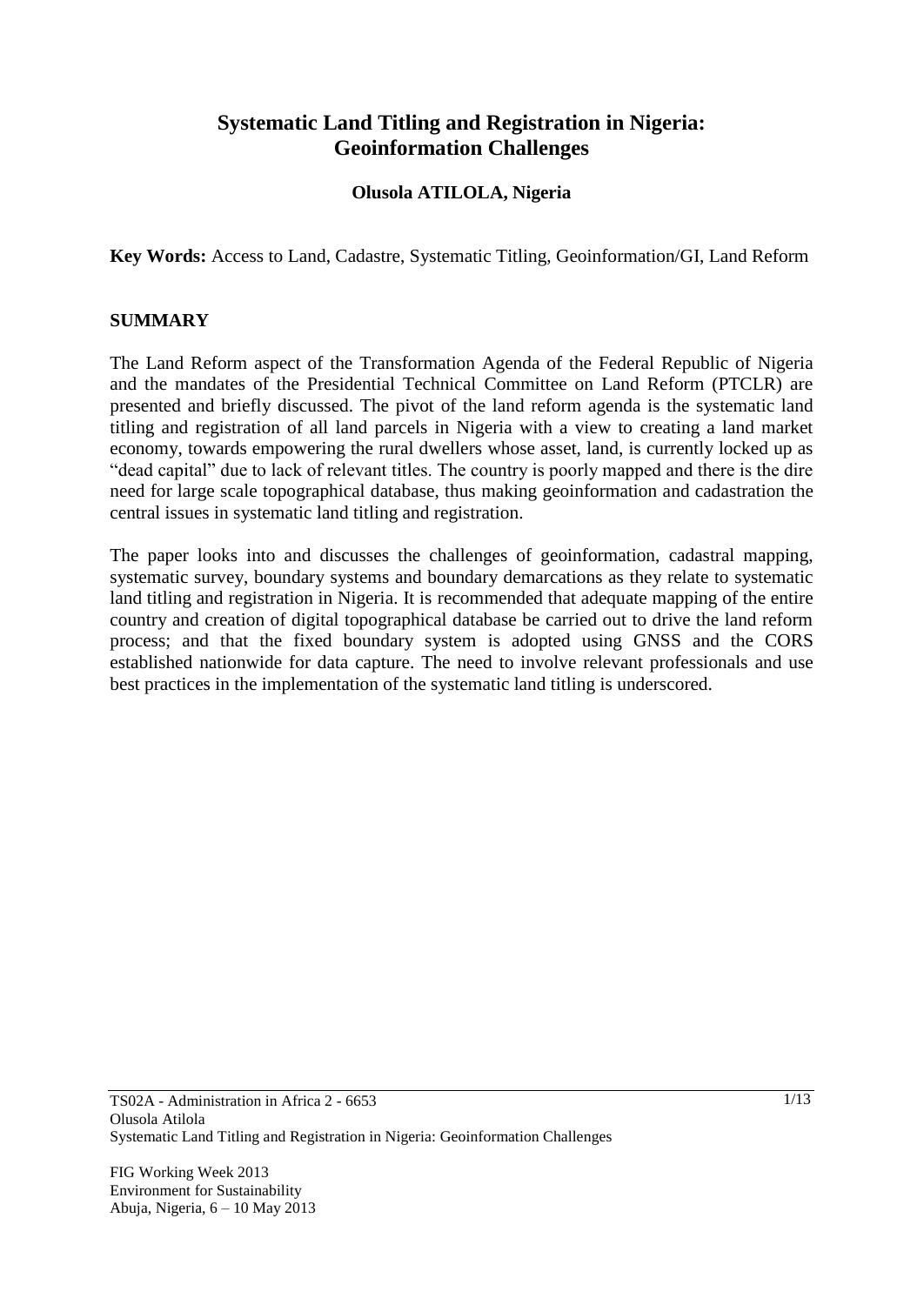## **Systematic Land Titling and Registration in Nigeria: Geoinformation Challenges**

#### **Olusola ATILOLA, Nigeria**

### **1. INTRODUCTION**

The land of any nation is the most valuable natural resource. It supports all human activities and it is from it that all other economic resources are derived. In a broader sense the term 'land' includes all physical elements in the wealth of a nation bestowed by nature. As an asset, it includes anything: on the ground, above the ground, and under the ground, down to the center of the Earth. In some cultures there is a lot of attachment to land and it is held as ancestral linkage that grows from generation to generation. It is the most important but finite capital for development. It can hardly be renewed or increased without adverse consequences, and therefore must be judiciously and efficiently managed in a sustainable manner and governed by laws and regulations for equitable use of all. For this reason many nations of the world had evolved various land tenure and land reform systems for effective and sustainable development of their respective nations, (Atilola, 2011).

The extant laws governing land tenure systems in Nigeria is the Land Use Act (LUA) which was promulgated in 1978. Before 1978, different land tenure systems existed in the north and southern parts of the country. In the south it was a mixture of English freehold system and customary land tenure system; while in the north land was vested in the respective state Governors with individuals having usufructory rights. The LUA was enacted to harmonise the various land systems in the country and to ensure that all Nigerians have easy access to land. To this end the Act nationalised all lands in Nigeria and vested the land in the territory of each state on the State Governor to hold in trust for the citizens. The Act created statutory right of occupancy for a term of 99 years in urban areas, and a customary right of occupancy for unlimited term in rural areas; made provision for the registration of statutory right of occupancy but not for the customary right of occupancy. The registration of the statutory right of occupancy is carried out sporadically as there is no provision for systematic land titling. In effect land titling is effectively limited to urban areas of the country.

### **2. NEED FOR LAND REFORM IN NIGERIA**

Land is a natural asset of the common man which government should help in converting to capital and means of empowerment. The land Use Act with all its potentials and promises to transform the land tenure system in the country did not work as intended for various technical, institutional and socio-cultural reasons as well as lack of political will on the part of various government. In addition to the several flaws of the Act, its implementation is concentrated on titling of land in urban areas which constitutes about 3% of the country's national space.

Since the introduction of English freehold system in Nigeria in 1861 and the commencement of formal land registration 1883 only about 3% of the land in Nigeria has been registered.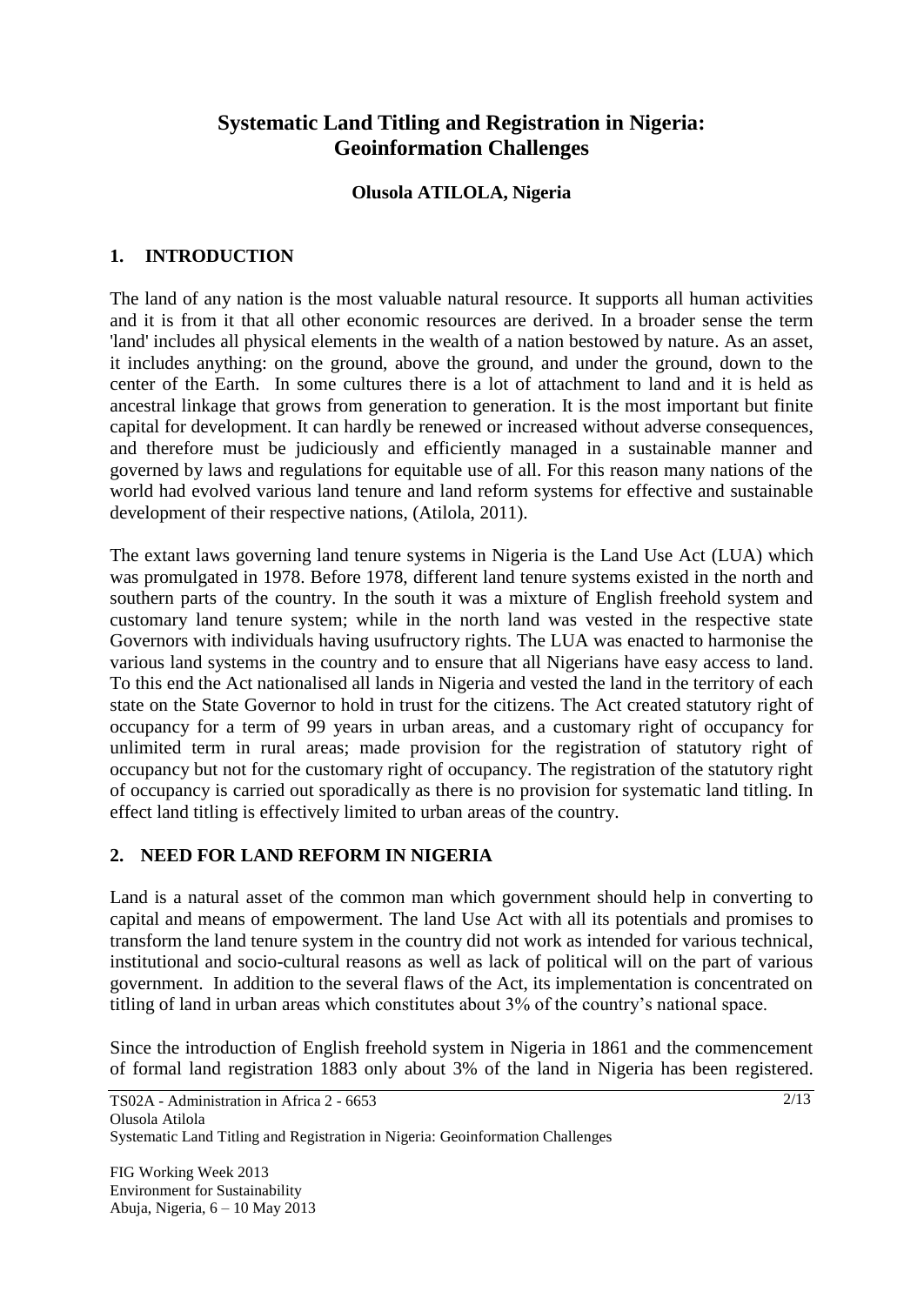Thus, about 900,000.00 square kilometres of Nigerian land is effectively locked up as "dead capital". It is this low level of land titling that accounts for the high level of poverty in the country as it is not possible to fully harness the potentials in land without title deeds. The philosophy of the land Use Act that all land belongs to the state and should be held in trust by the governor for the people, and that undeveloped land has no value, constitute a great obstacle to the development of a dynamic market land economy and therefore needs to be addressed for the current initiatives of unlocking the commercial potentials of land in Nigeria to be realised, (Atilola, 2010).

The current dysfunctional nature of land administration dynamics, and concerns arising from its unproductive nature, as noted herein, accounts for the need to provide a better strategy that will make land administration work and also provide benefits to all citizens of Nigeria. It is in an attempt to assist the rural dwellers in turning their assets (land) to capital by granting of titles to their land that the federal government, in April 2009, set up a Technical Committee on Land Reform with a mandate to addressing the shortcomings of the Land Use Act and creating a much needed land market economy.

## **3. THE LAND REFORM PROGRAMME**

The Federal Government of Nigeria on Thursday  $2<sup>nd</sup>$  April, 2009, inaugurated the Presidential Technical Committee on Land Reform (PTCLR). The Committee's terms of reference include, among others are:

- To review pre-land Use Act and land tenure in existence in different parts of the country with a view to putting the land tenure system in Nigeria into a historical perspective.
- Collaboration with and provision of technical assistance to states and local government areas to undertake land cadastral nationwide.
- Determination of individuals' "possessory" rights using best practices and most appropriate technology to determine the process of identification of locations and registration of title.
- Ensuring that land cadastral boundaries and title holdings are demarcated in such a way that community, hamlet, village, village areas, towns etc will be recognizable.
- To assist and encourage States and Local Governments to establish an arbitration mechanism for land ownership conflict resolutions.
- To establish a National Depository for Land Title Holdings and Records in all states of the Federation and the Federal Capital Territory.
- To establish a mechanism for land valuation in both urban and rural areas, in all parts of the Federation and
- To undertake any other activity that will ensure an effective, simplified, sustainable and successful land administration in Nigeria.

The Committee is charged with the task of establishing a roadmap for improving existing institutional and legal framework of land tenure with a view to developing a land market economy for the country. The terms of reference of the Committee forms a framework from which a comprehensive land policy and management are to be formulated for the nation.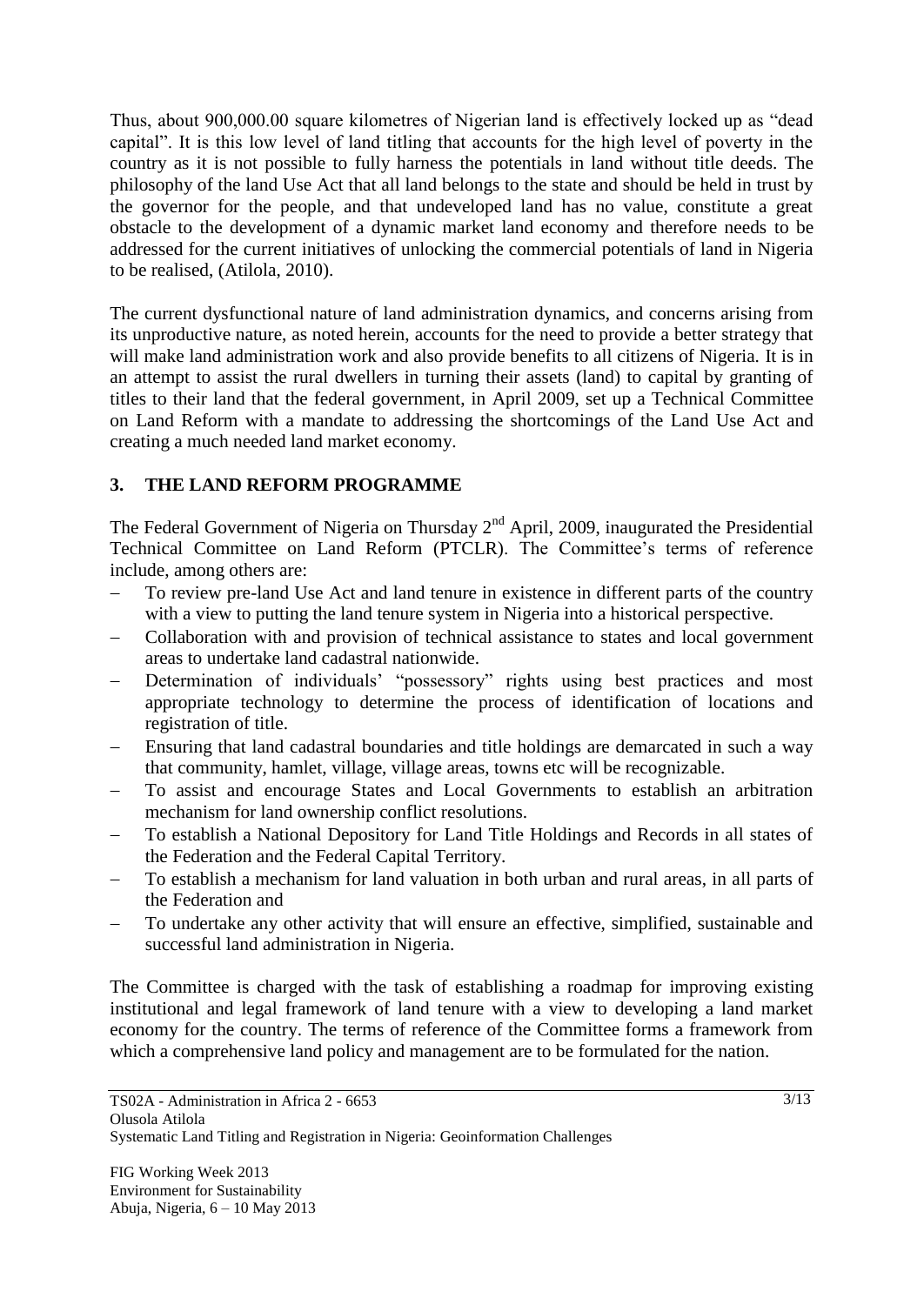### **4. IMPLEMENTING THE LAND REFORM**

In pursuance of its mandate as set out in the terms of reference stated herein, PTCLR, recognises that, to effectively and efficiently achieve the main goal of the land reform, which is to empower Nigerians from all walks of life to have easy access to secured title to land, the systematic land titling and registration (SLTR) system of land titling must be adopted. This is the system that has been adopted worldwide by other countries that have embarked on land reform since the 1980s. Countries in Africa that are currently implementing the systematic land registration system include Rwanda, Ghana and Botswana, Tanzania, South Africa; while Peru in South America; Thailand and Indonesia in Asia have also used this method in their land reform programmes.

## **4.1 Systematic Title Registration**

This is a system of registration whereby a specific geographical location is steadily worked through so that all adjacent parcels of land within the area are adjudicated upon and or surveyed, issued titles to, and registered. It is a system that is usually initiated by government or its appropriate agency. The registration is compulsory and individual land owners have little or no choice in the matter. The initiating country or agency is usually supported by one or more of the following international development partners such as World Bank, Food and Agriculture Organisation - UN (FAO), International Food Policy Research Institute (IFPRI) and Department for International Development, UK (DFID).

## **4.2 Systematic Land Titling Pilot Scheme**

The PTCLR is currently developing a systematic land titling and registration module in collaboration with FAO, World Bank, IFPRI and DFID, to be tested in two pilot states (Ondo and Kano) of the Federation before deploying it throughout the country. The pilot project will be conducted in five selected local government areas in each of the two selected states.

### **4.3 Workshops on Systematic Land Titling**

Two workshops had been organized by PTCLR on

- Workshop on Legitimizing Systematic Land Titling and Registration in Nigeria, held in November, 2012:
	- To address identified legal issues and other constraints that may arise in, or impede, the process of implementing the systematic land titling and registration in Nigeria within the context of the Land Use Act and to find acceptable solutions with a view to legitimizing the process and the outcome.
- Workshop on Draft Regulation on the Land Use Act, held in February 2013:
	- To deliberate upon, evaluate and validate the draft regulation thus far developed by the PTCLR in conjunction with and the immense support of Growth and Employment in States - Support for Improved Business Regulation (GEMS 3) of DFID. The draft regulations arose from the recommendation of the workshop on Legitimizing Systematic Land Titling and Registration in Nigeria.

The two workshops made invaluable recommendations on draft regulations that will ensure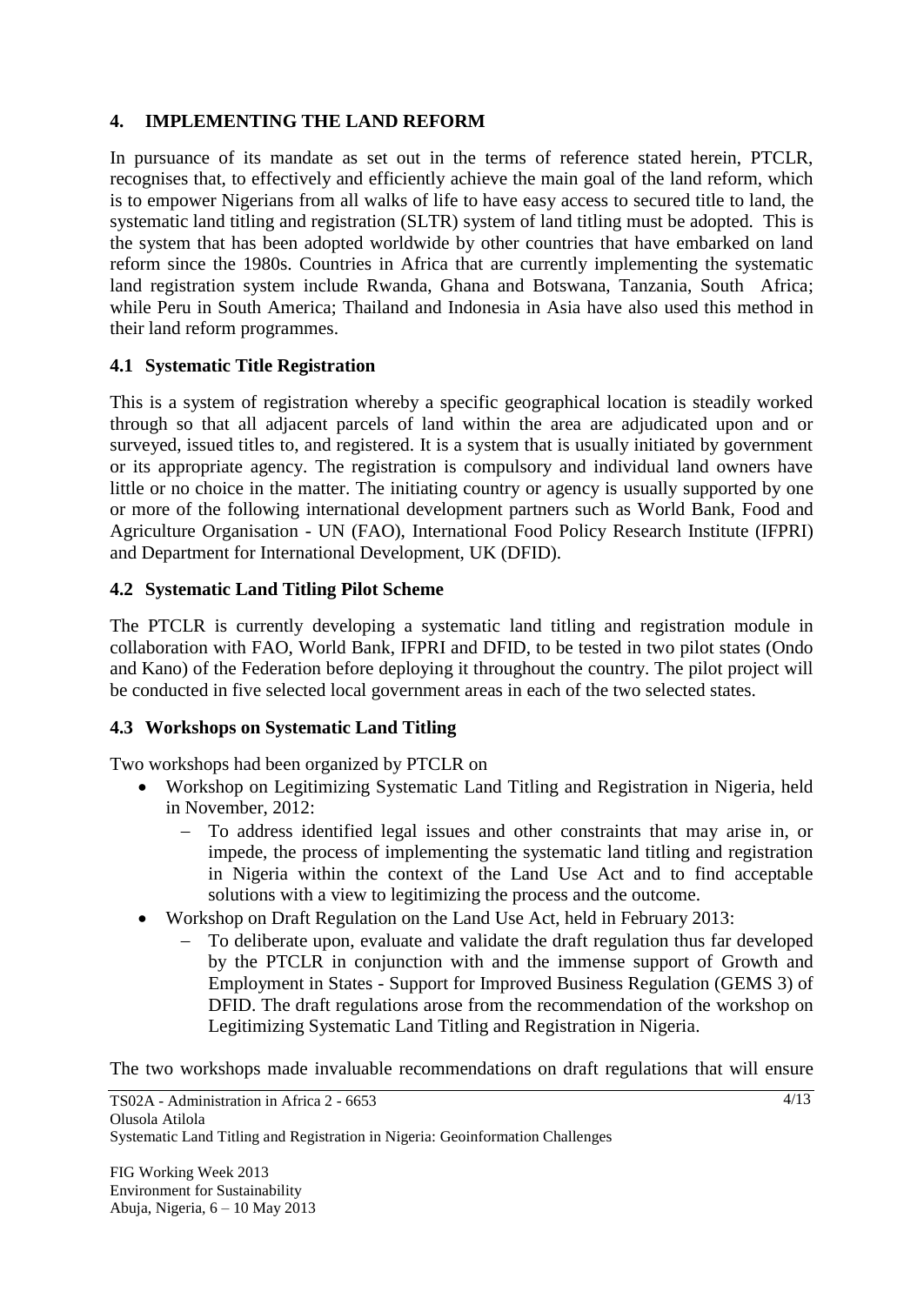the implementation of the SLTR within the ambit of appropriate laws and regulations, when passed by the National Council of States, the government organ empowered to do so by the Land Use Act.

## **5. GEOINFORMATION DIMENSION OF SYSTEMATIC LAND TITLING**

One of the terms of reference (TOR) of the PTCLR, is very pivotal to the success of the remaining mandate of the Committee. This TOR is on systematic land titling and it states that *"the committee will ensure that Land Cadastral Boundaries and Title holdings are demarcated in such a way that community, hamlet, village, village areas, towns etc will be recognizable."* The implication of this is that:

- The country will be mapped at relevant scales to provide large scale topographical database.
- All parcels of land will be properly surveyed and title deed plans will be prepared and issued to land owners (Systematic Land Titling).

Thus to achieve the goals of SLTR there is need for a reliable geoinformation and a developed cadastre. In addition, appropriate information communication technology (ICT), sound regulatory reform and good governance systems are also very essential. The success or otherwise of the land reform programme depends on the flow of information relating to land and property between different government agencies and between these agencies and the public.

## **5.1 Cadastral Infrastructure**

The aim of the cadastral infrastructure in land reform is to define each parcel of land holding unambiguously in order to facilitate the issuance of a land title. The delineation for deeds preparation can be by two methods viz.: approximate boundaries marked on satellite or aerial orthophoto maps, by persons trained on ad-hoc basis to quickly prepare title documents for various land owners, which will be improved upon by appropriate field survey method; or systematic boundary demarcation by field survey methods followed by charting on a base map. The argument for the former is that it can be obtained faster and cheaper than surveying to cadastral standard. However while it may be initially cheaper and faster to obtain orthophoto maps and delineate land parcel boundaries on them, the approach is fraught with a lot of problems such as boundary identification both on the orthophoto map and on the ground especially in forest areas and areas of permanent cloud cover in the southern Nigeria. It is also more expensive to make improvements on such approximate method when a land data bank driven by GIS is to be created. While the orthophoto method was used in Rwanda, standard cadastral survey method was used in Botswana to develop a successful Tribal Land Information and Management Systems, (Atilola, 2011).

### **5.2 Status of Mapping in Nigeria**

Nigeria is well endowed but poorly mapped. The basic topographical map for the country is the 1:50,000 series. These maps were produced some 40 to 45 years ago, and their revision had not followed the internationally recommended revision period of 10 and 15 years for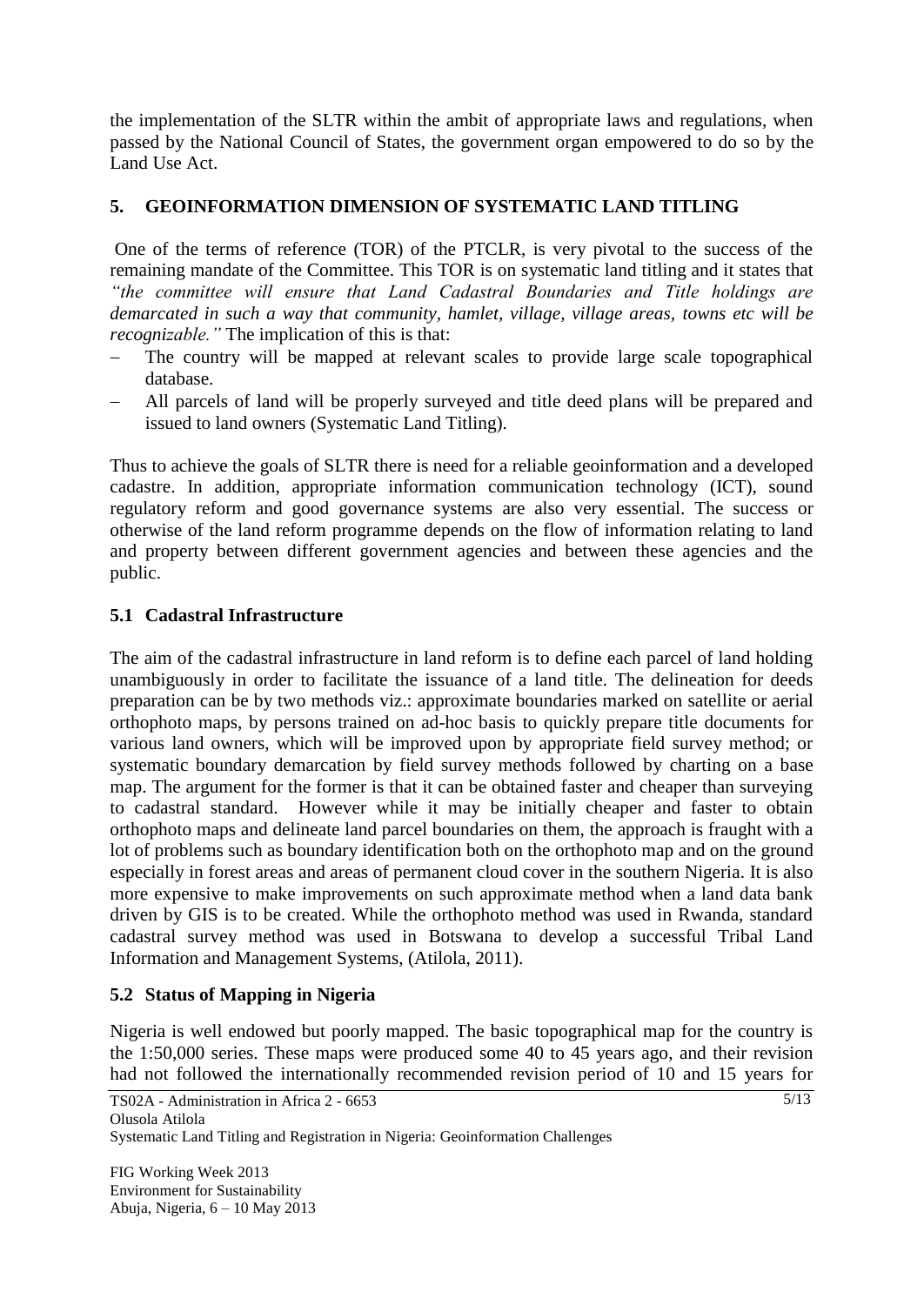urban and rural areas respectively. The complete revision of these maps and conversion to digital database are currently being carried by the Office of the Surveyor General of the Federation. The status of large scale maps is appalling, only very few state capitals have current large scale maps for planning and development purposes. The production of large scale maps is very central to national development as geoinformation is the basic infrastructure for physical planning, land administration and sustainable development; it is the culture in developed nations of the world.

To underscore the culture of mapping in developed countries, the Ordinance Survey as far back as1990s "created and maintains the National Topographical Database (NTD), which is now the master map of Britain. It features items as small as telephone boxes and private garages, and shows the detailed shapes of individual buildings. The NTD is effectively a seamless electronic map of the whole country which has replaced the need to maintain around 230,000 individual maps" (GIM, 1998).

## **5.3 Large Scale Mapping**

Large scale topographical maps are required in systematic land titling and registration for field identification, charting and registration purposes; where this is not available orthorectified imagery can be used. The land reform programme, the success of which depends largely on geospatial data, should be used as an opportunity to adequately map the country and to drive development in other sectors of the economy. Large scale mapping and creation of topographical database of the entire country, driven by GIS, will form the basis of surveying of land parcels in the country to cadastral survey standard without loss of time, using rapid survey method. The same data will then be used for the creation of National/State Land Information and Management Systems, (LIMS). To achieve this, it is recommended that a digital aerial camera should be purchased by the federal government and the entire country be flown by the Nigerian Air Force. This will be cost effective in the long run, as it can be used for future mapping projects and commercially deployed in West African countries. Ortho-rectified maps can quickly be produced and used to start off the land reform project while the large scale maps are produced later as replacement for the orthophoto maps. The spatial infrastructure needed for this is available. The geospatial data obtained will be shared by other sectors of the economy to prevent duplication and waste of resources.

### **5.4 Cadastral Survey**

The primary function of the cadastral survey is the definition of parcels that is, the spatial location of the land. There must be definition on ground as well as definition on the map. The definition on the ground will be in form of monuments or makers, or physical features (hedges, walls etc.); while the record of the parcels will contain a description of the land in written (verbal), numerical or graphical form depending on the boundary system used (Dale, 1976). The extant laws on cadastral surveys in Nigeria provide for the fixed boundary system and it is highly recommended that the national land cadastre should be executed in accordance with the existing survey laws and the requirement for registration of statutory right of occupancy, deploying relevant professionals and using best practices that will deliver within shortest period possible (NIS, 2009). This will ensure that the mistakes of the past, as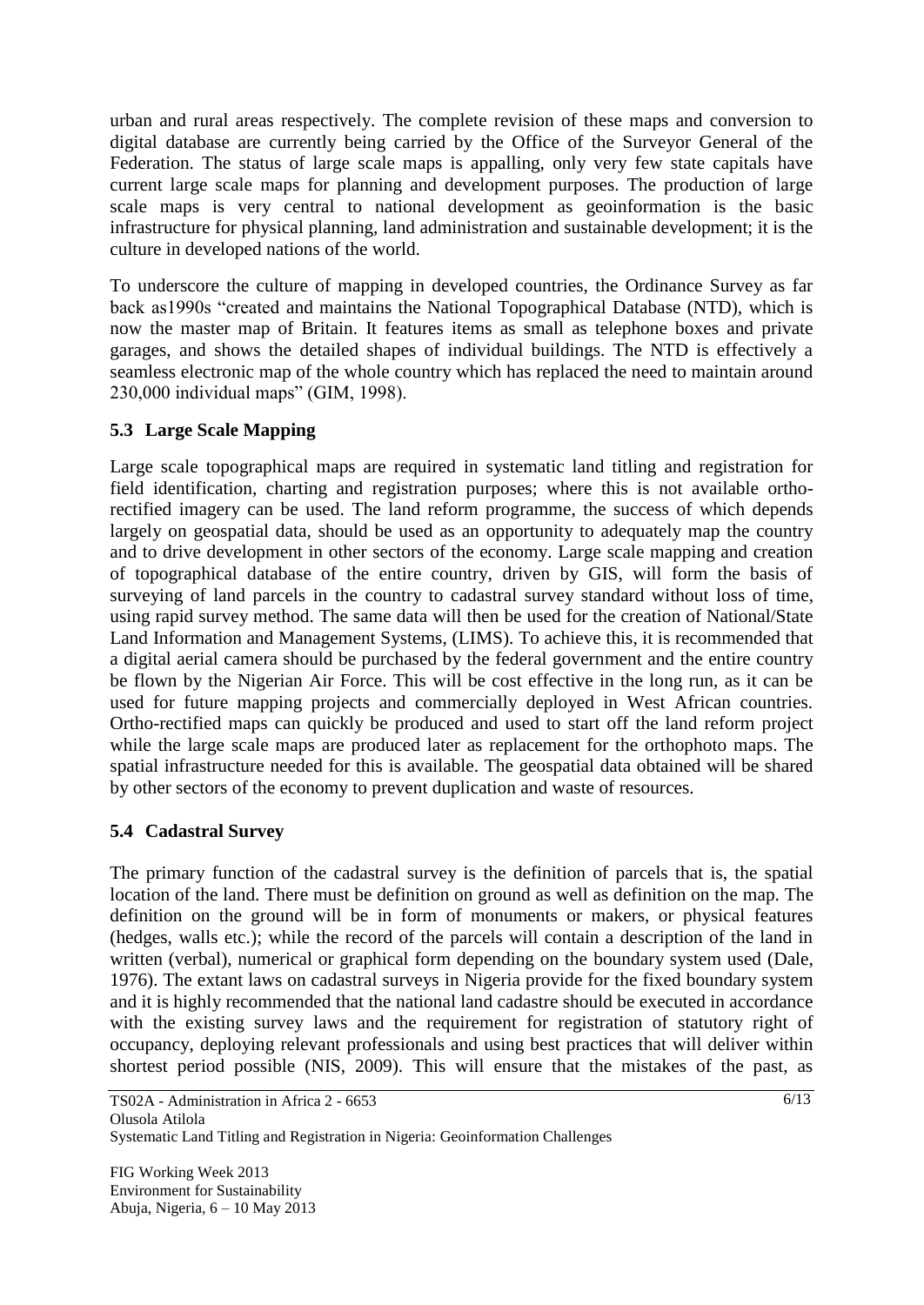evidenced by the Land Use Act, are avoided and also correct the deficit in geoinformation requirement of the country (Atilola, 2010).

Although graphical approach, using general boundaries has been deployed is some countries, it is not appropriate for countries where boundaries are not marked with hedges, and where vegetation cover and foliages prevent visibility of boundary physical features on orthophoto maps. Nigeria falls under this category of counties except in urban areas where boundaries are marked with fences. Even where boundaries are marked with hedges, recent technological advancement has made the process of obtaining field data for fixed boundary very easy, economical and fast. The technology and survey infrastructure that can be deployed to rapidly carry out cadastral mapping employing best practices is currently available. Thirty five (35) Continuously Operating Reference Stations (CORS) are planned for the country by the federal government. Fifteen (15) are already installed at strategic locations in the country, while others are being implemented. Some states of the federation, such as Lagos, Ogun and Cross River States, are also installing CORS as part of the large scale mapping of their respective states. With this infrastructure in place, land parcel boundary data can be systematically collected by rapid survey methods using Global Navigation Satellite System (GNSS) receivers as rovers.

### **5.5 Boundary Markers (Monuments)**

For systematic land titling, boundary markers may not be a priority however, landowners sometimes prefer an easily placed and visible boundary markers to define their properties. If markers are placed, the distances between markers may or may not be measured as the distances will be derived from the GNSS coordinates. When a general boundary system is used especially in urban areas, it is not necessary to accurately determine the positions beacons of the boundaries; the physical features are the legal boundaries.

The boundary markers can be in form of angled irons or even concrete on hard grounds. The land owners can be educated on the type of marker to be used during the stakeholder meeting, and then emplaced after adjudication. Where adjudication and demarcation have taken place, the incidence of boundary disputes is invariably low. Thus, it is recommended that boundary beacons/markers should be emplaced as cheaply as possible after adjudication.

### **5.6 General or Fixed Boundary**

Fixed boundary system is one in which the precise line of the boundary has been determined; while a general boundary is one for which the precise boundary line can only be established by adjudication. The choice of the use of either boundary depends on tradition, availability of large scale maps and cost. With the advancement in space and digital technology and the availability of adequate geospatial infrastructure in the country, there is no reason to resort to general boundary system in the implementation of systematic titling and registration.

### **5.7 Field Data Capture**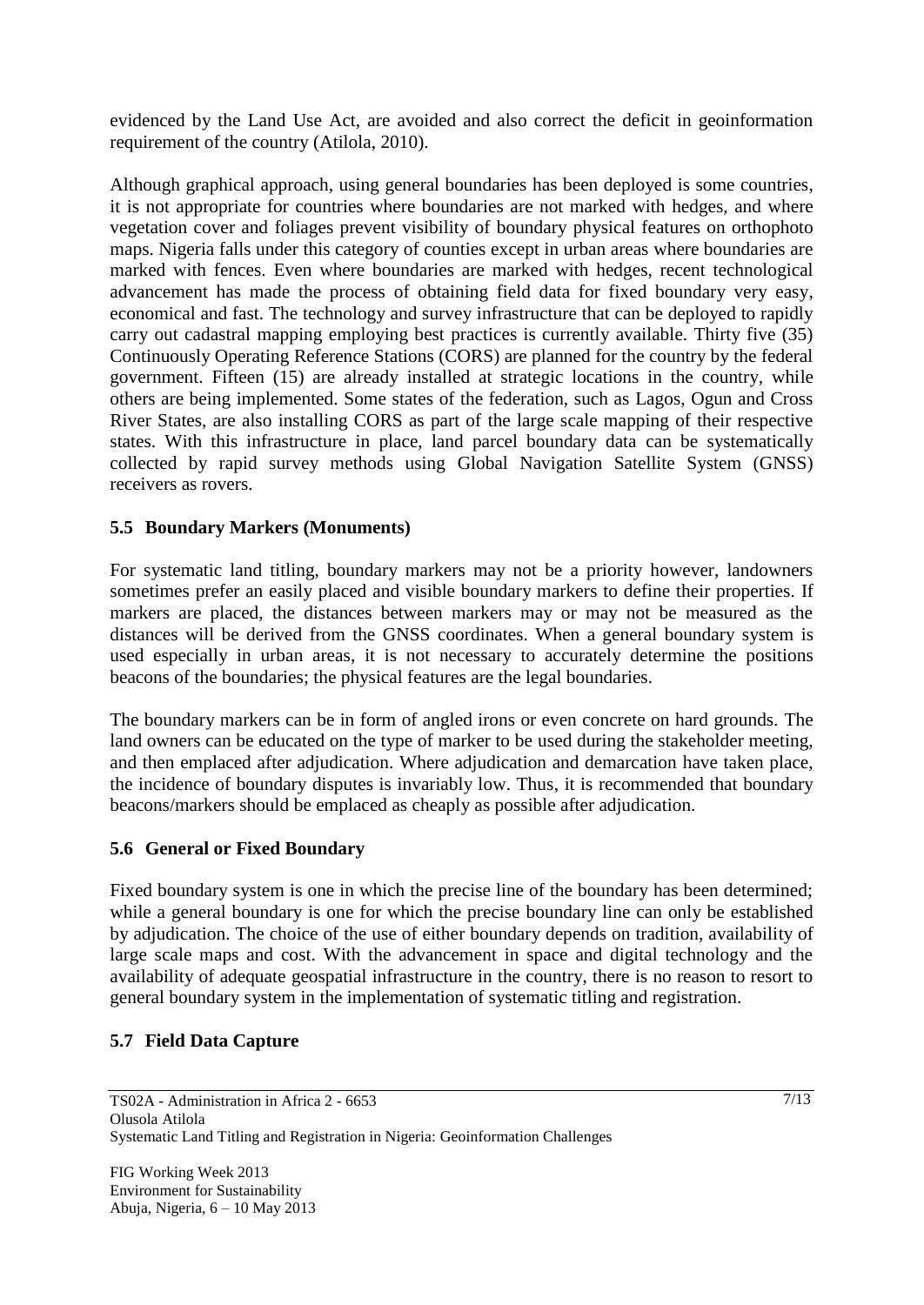Field data capture is usually carried out after adjudication. Adjudication is the process whereby ownership and limits of parcels of land are determined. Usually this is settled in the field, but can resort to the Courts if the parties cannot agree as to the limits of their land parcels. In systematic titling system, when a boundary dispute is in Court, the land parcel affected is surveyed but not registered.

It is very important to sensitise the land owners in a community to be surveyed. They should be informed well ahead of the time of survey, while a visit should be made to the community head before the appointed date to educate them on the benefit of the exercise. A stakeholders meeting should be held with the community during which land owners will be requested to mark the boundaries of their plot before the date fixed for the actual survey. Through this, most boundary disagreements must have been sorted out before the field survey.

There must be at least one person in the survey team who is familiar with the community and can speak the language. The data capture should be in two parts, viz.: textual data capture and spatial data capture.

## 5.7.1 Spatial Data Capture

The spatial data collector must go to site with GNSS receiver and the current map of the area to be systematically surveyed for proper identification and delineation of land parcels. All plot owners and their neighbours must be present during the survey. All plot owners must have IDs and each plot must have unique numbers either on LGA or state basis. Where there is dispute the plot must be marked for a revisit after the dispute must have been settled by the community leaders. A video or picture of the area surveyed must be captured on a daily basis.

The most daunting task in the data capture is how to separate intricate web of various land holdings such as grants, pledges, tenants etc and who is to be issued title (Atilola, 2010). The chiefs/community leaders are expected to play the role of unbiased arbiters in this connection.

### 5.7.2 Textual Data Capture

This can be treated as metadata on the spatial data captured. The textual data capture will deal with the personal data on individual plot owners. Such data to be filled in a questionnaire will include name, date of birth, gender, marital status, next of kin, etc. If the land has been previously surveyed, a copy of such survey will be collected and the title to the land, if any, will be noted. Family and stool lands must first be identified with all family members present and the family history recorded; and then individual plots within the family land can then be identified with corresponding name(s) against the plot(s). Plot owners who are not family members but tenants on the land or those who have purchased land from the family must also be recognised and extent of their interests noted and recorded. An identification number and card must be issued to each plot owner duly signed and dated by both the data collector and the plot owner (Atilola, 2011).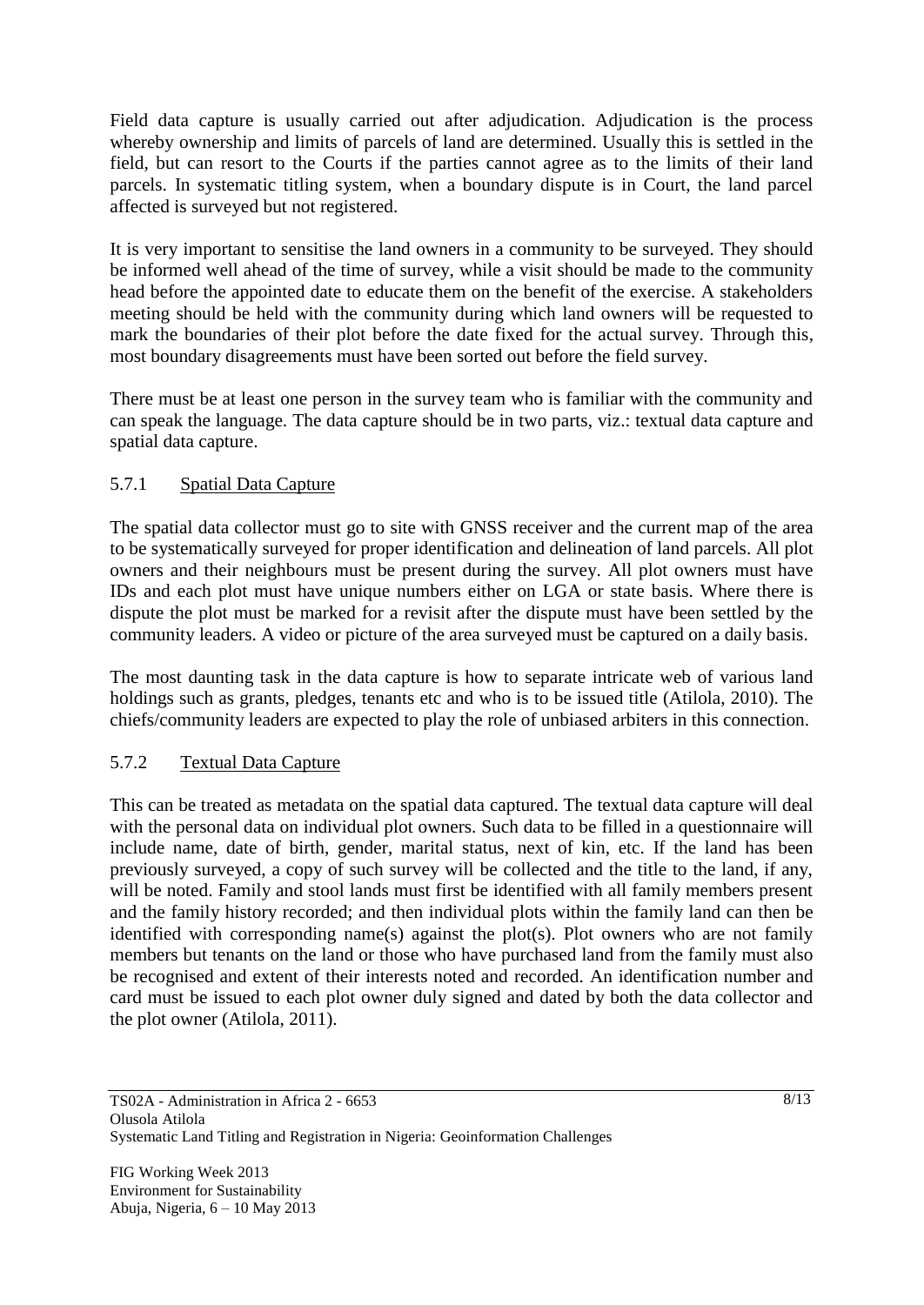### **5.8 Quality Control**

At the end of each field day, the spatial data collector must down load the field data and the surveyor must plot the land parcels to ensure that there are no gross errors or gaps in the area covered. The data is then uploaded into the adopted FOA Software for Open Land Administration (SOLA) for processing, or simply computerized and sent to the local government headquarters or the state capital for further processing towards the issuance of land title (Atilola, 2011).

## **6. COST OF SYSTEMATIC SURVEY**

In systematic land titling, systematic survey is usually viewed as slow and cost intensive, and therefore some other approximate methods, employing general boundary system, are wont to be used. However, advances in technology had changed all the factors that make systematic survey slow and expensive; and where the personnel and spatial infrastructure is available systematic survey which is far superior to general boundary system should be adopted. In our situation the cost of systematic survey will be reduced as a result of the following factors: number of plots, type of markers, method of survey and surveyors' readiness to partner with government.

**Number of plots involved:** When dealing with large number of contiguous plots, cost per plot is far less than if each plot had to be surveyed separately. For example dealing with more than 50 to 100 contiguous plots, using conventional methods, the cost per plot could be as low as 20% to 30% of the cost of surveying each plot separately sporadically depending on the vegetation type and accessibility.

**Type of markers (**Simple Boundary Markers): The boundary corners of land parcels need not be marked with standard survey beacons. Simple boundary markers that can be emplaced and protected by plot owners after adjudication will be sufficient and cost saving.

**Method of survey**: Cost of survey is further reduced by fit-for-purpose survey using GNSS rovers with CORS.

**Professional Concessions:** The land reform is a national project on which the land professionals must make substantial contribution by being pragmatic about their professional fees. The Nigerian land surveyors have identified with government on the land reform agenda and are ready to make professional sacrifices towards the realization of the goals of the reform.

## **7. CAPACITY AND CAPACITY DEVELOPMENT**

Capacity is defined as "the ability to perform appropriate tasks effectively, efficiently and sustainably (UNDP, 1998)." It is the ability or capability of a person or a thing to perform or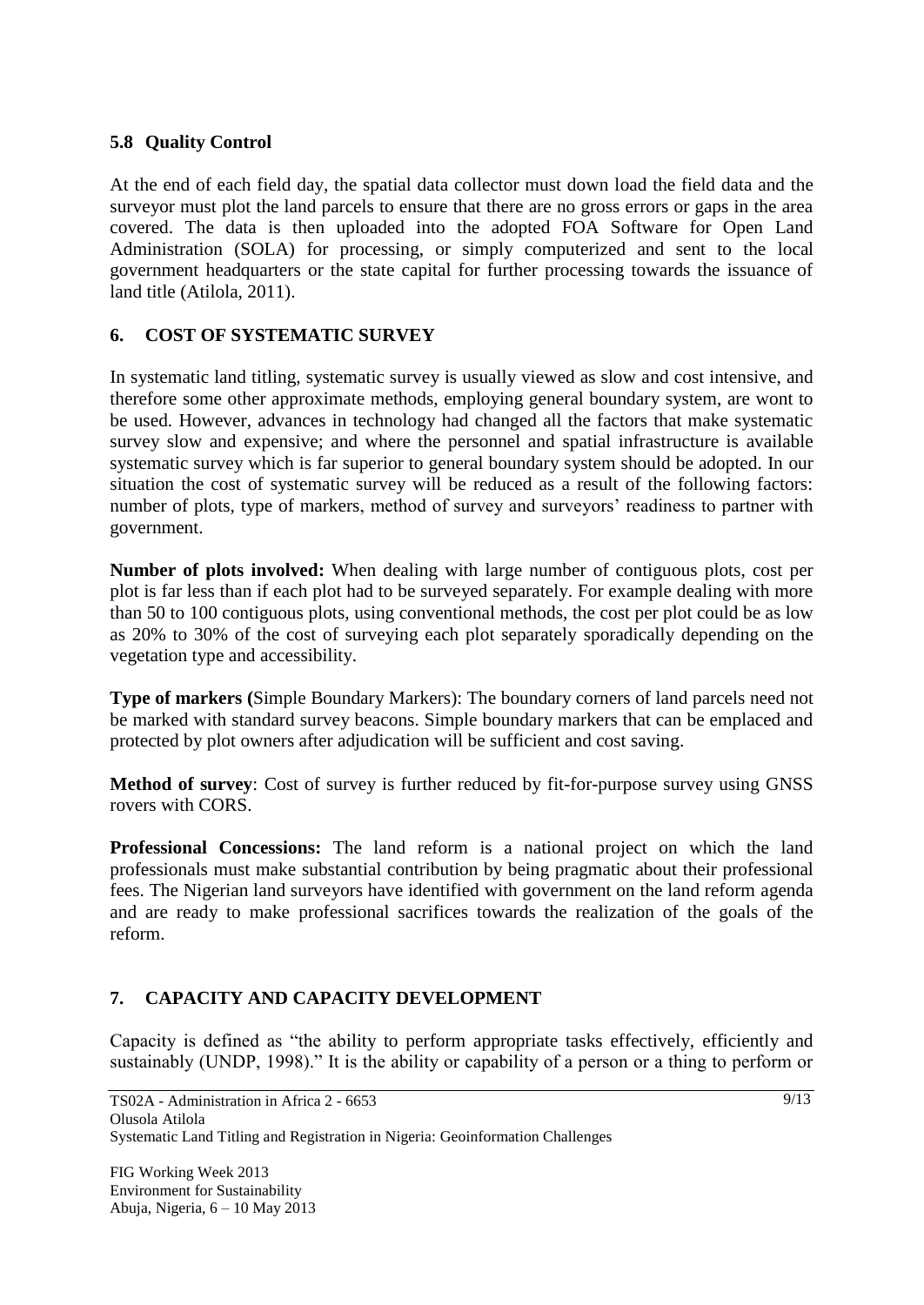produce optimally and efficiently. The success of the systematic land titling will to a large extent depend on capacity (human and technical) and overall strategy employed.

## **7.1 Current Survey Personnel Base**

The surveying community in Nigeria currently has at present a total population of about 56,000 persons out of which 2400 are full professionals (Registered Surveyors). The rest is made up of Pupil Surveyors (with prerequisite qualifications for full registration), Technologist, Technicians and Students. The personnel base is increasing at a rate of about 8% per annum based on over 30 polytechnics and universities. Some of these will need training in the operation of GNSS and CORS.

## **7.2 Capacity Building**

The available manpower base can be trained formally and informally for systematic survey for land titling using the use of GNSS and CORS rather than recruiting fresh hands without prerequisite survey background. The informal training will be at respective survey offices while the tertiary institution can organize short training courses that are practically oriented. Appropriate training should also be provided for management of acquired field data for proper entry and integration with the database.

## **7.3 Professional challenges**

Professional surveyors must adapt to changes in spatial data capture brought about by space and digital technologies; the cm accuracies of conventional surveys are not necessary for systematic land titling, the fit-for purpose rapid survey method using GNSS referenced to CORS for consistency and integration of each local government, state and the entire country into seamless databases is more than adequate. Surveyors must invest in digital equipment and participation in the systematic survey for the SLTR must to be driven by professionalism and must be ready for concessions on standard professional fees in order to ensure timely execution of the SLTR at minimum cost.

# **8. CONCLUDING REMARKS**

The land reform agenda of the Federal Government is presented and reviewed. The major objective of the land reform is to transform Nigeria into a land market economy by issuing land titles to all land owners especially the rural dwellers who cannot use their asset –land – to raise capital because they do not have titles.

The systematic land titling is the pivot of the land reform agenda and all other mandates of the Committee depend on it. For it is only when *the Land Cadastral Boundaries and Title holdings are demarcated in such a way that community, hamlet, village, village areas, towns etc are recognizable* that we can start to issue titles to land owners, plan, use and administer land in a sustainable manner, turn the country into a land market economy, and commence the eradication of poverty in the land. This is the dream of the Federal Government of Nigeria and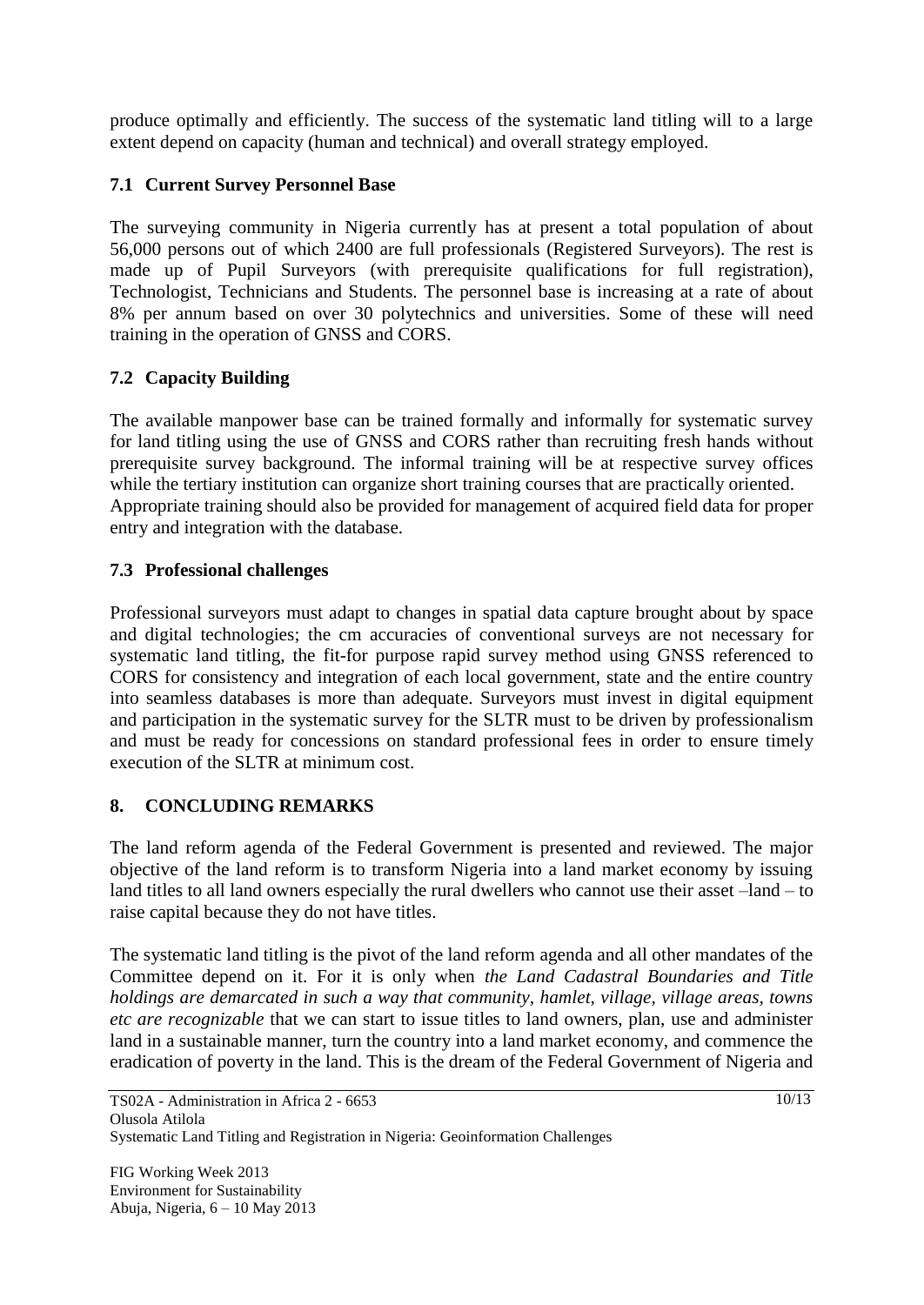the PTCLR is saddled with the responsibility of actualizing the dream.

Large scale topographical maps are required in systematic land titling and registration for field identification, charting and registration purposes; where this is not available orthorectified imagery can be used. Nigeria is well endowed but poorly mapped, the land administration reform programme and other sectors of the economy will benefit immensely from large scale mapping and creation of topographical database, driven by GIS. It is therefore recommended that large scale topographical mapping of the entire country should be carried out to drive the land reform programme and other sectors of the economy.

In implementing the systematic land titling it is argued that the fixed boundary system should be adopted. In Nigeria boundaries are not generally marked by permanent hedges except in urban areas. Where they are so marked, maps showing the features are not available, and in southern part of the country vegetation cover prevent visibility of boundary physical features on orthophoto maps.

It is also suggested that the appropriate cadastral survey using GNSS rapid survey method, rather than graphical method will be most appropriate and will be in line with the existing cadastral protocol and regulation. The survey personnel and infrastructure for the rapid survey method are available.

The cost of implementing the systematic land titling and registration (SLTR) is of paramount importance. Cost of systematic survey is generally viewed as prohibitive. Advances in technology have changed all the factors that make systematic survey to be slow and expensive. When dealing with a large number of plots of land using conventional method the cost could be as low as 20% to 30% of cost of surveying individual plots sporadically, depending on the vegetation type. Other factors that will further reduce cost are: fit-forpurpose survey method, type of marker and concessions to government on professional fees.

Finally it is suggested that the Presidential Technical Committee on Land Reform should ensure that SLTR is carried out using best practices and involvement of relevant professionals. It is argued that the personnel and spatial infrastructure that will ensure the timely execution of the SLTR at minimum cost to government are available.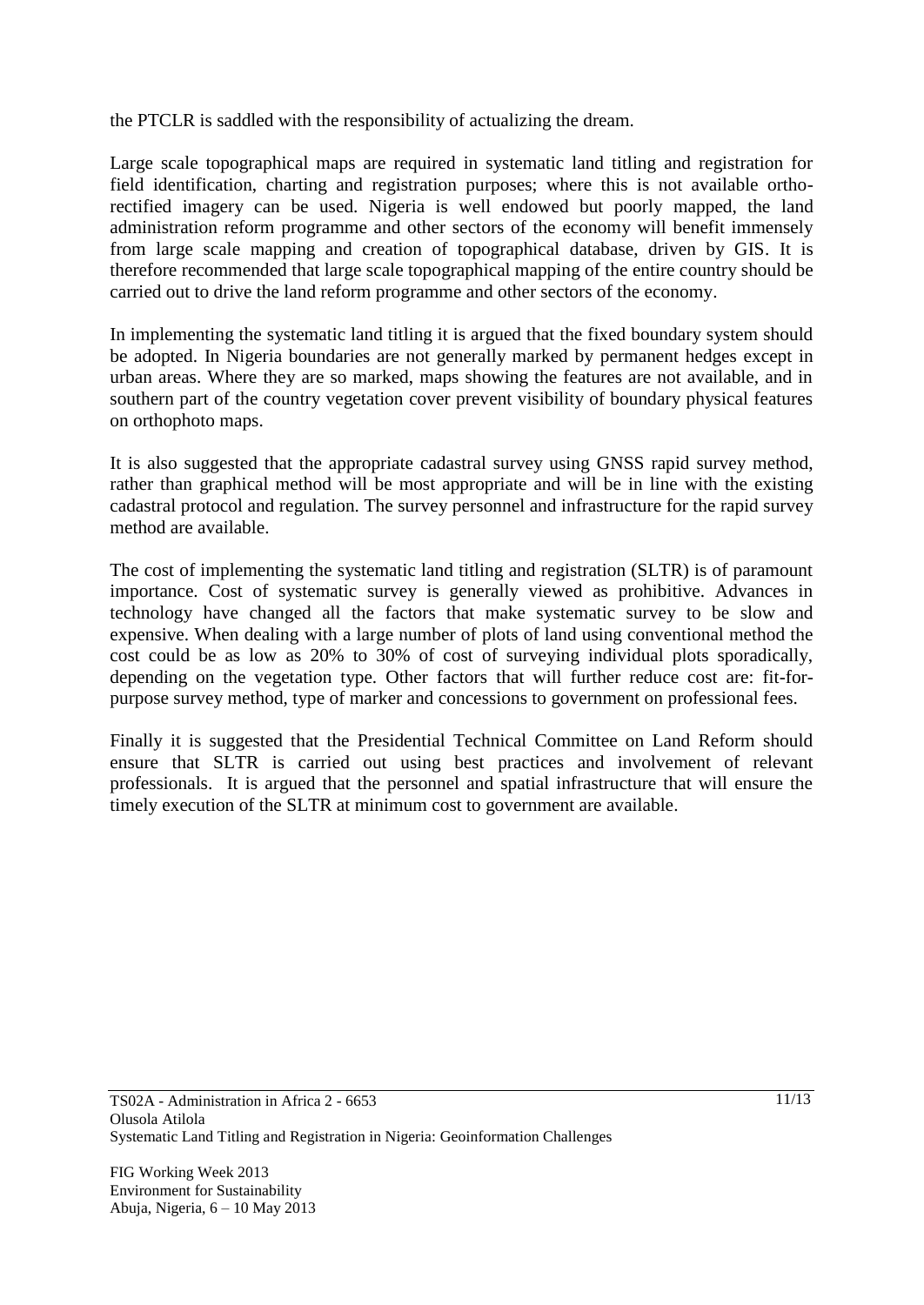### **REFERENCES**

- 1. Atilola, O. 2011. Land Reform in Nigeria: Need for a Holistic Approach. Paper Presented at the annual General Meeting of the Nigerian Institution of Surveyors, Calabar, 13-17 June.
- 2. Atilola, O. 2010. Land Administration Reform in Nigerian: Issues and Prospects. Invited Paper, FIG Congress, Sydney, Australia, 11-16 April.
- 3. Atilola, O. 2010. Capacity Building: From Measurement to Management. Paper Presented at the annual General Meeting of the Nigerian Institution of Surveyors, Abuja, 24-28 May.
- 4. Dale, P.F. 1976. Cadastral Surveying within the Commonwealth, London, Her majesty Stationery office
- 5. Fajemirokun, F.A. and Atilola O (1979). The Surveyor's Role in the Successful Implementation of the Land Use Decree. *The Map maker*. Journal of the Nigerian Institution of Surveyor, Vol. 5 No. 2
- 6. Nigerian Institution of Surveyors (NIS) 2009. Memorandum on Land Reform, Submitted to the Presidential Technical Committee on Land Reform.
- 7. Williamson, Enemark, Wallace, Rajabifard, 2010. Land Administration for Sustainable Development. ESRI Press380 New York Street, Redlands, California.
- 8. Global Land Tool Network (GLTN). UN-HABITAT, No. 01 11. [http://www.gtln.net](http://www.gtln.net/)
- 9. Wikipedia, Free Encyclopaedia. [http://en.wikipedia/wiki/wiki\\_titling](http://en.wikipedia/wiki/wiki_titling)
- 10. Wikipedia, Free Encyclopaedia. [http://en.wikipedia/wiki/capacity\\_building](http://en.wikipedia/wiki/capacity_building)
- 11. GTZ, 2006. GTZ GmbH, Namibia. An Institutional Framework for Land Reform in Namibia.<http://www.gtz.de/dewelywelt/afrika/namibia/1396.htm>
- 12. Land.buisnessDictionary.com.<http://www.buisinessdictionary.com/definition/land.html>

### **BIOGRAPHICAL NOTES**

**Olusola ATILOLA, Ph.D. FNIS** was President of the Nigerian Institution of Surveyors. 2008 - 2010. He holds the Bachelor of Science degree in Land Surveying, Ahmadu Bello University Zaria, 1973; Diploma Photogrammetric Engineering, ITC, Enschede, Netherlands, 1975; Diploma and Master of Science, Photogrammetry, University of London in 1976; and Doctor of Philosophy, Surveying Engineering, UNB, Canada, 1984. He obtained his registration as a surveyor of the Federal Republic of Nigeria in 1978 and has worked for 33 years as a consultant surveyor in private practice and currently the Managing Director, Network Geomatics Limited. He worked briefly with Federal Surveys Department 1973 – 1974, University of Lagos 1976 – 1980 and 1985 – 1997. He is a Fellow of the Nigerian Institution of Surveyors (NIS). He was Treasurer and Secretary General of the Institution. He was also Chairman of the Lagos State Branch of NIS. He has a number of publications to his credit some published in international journals, and some invited to-, presented at- local and international conferences.